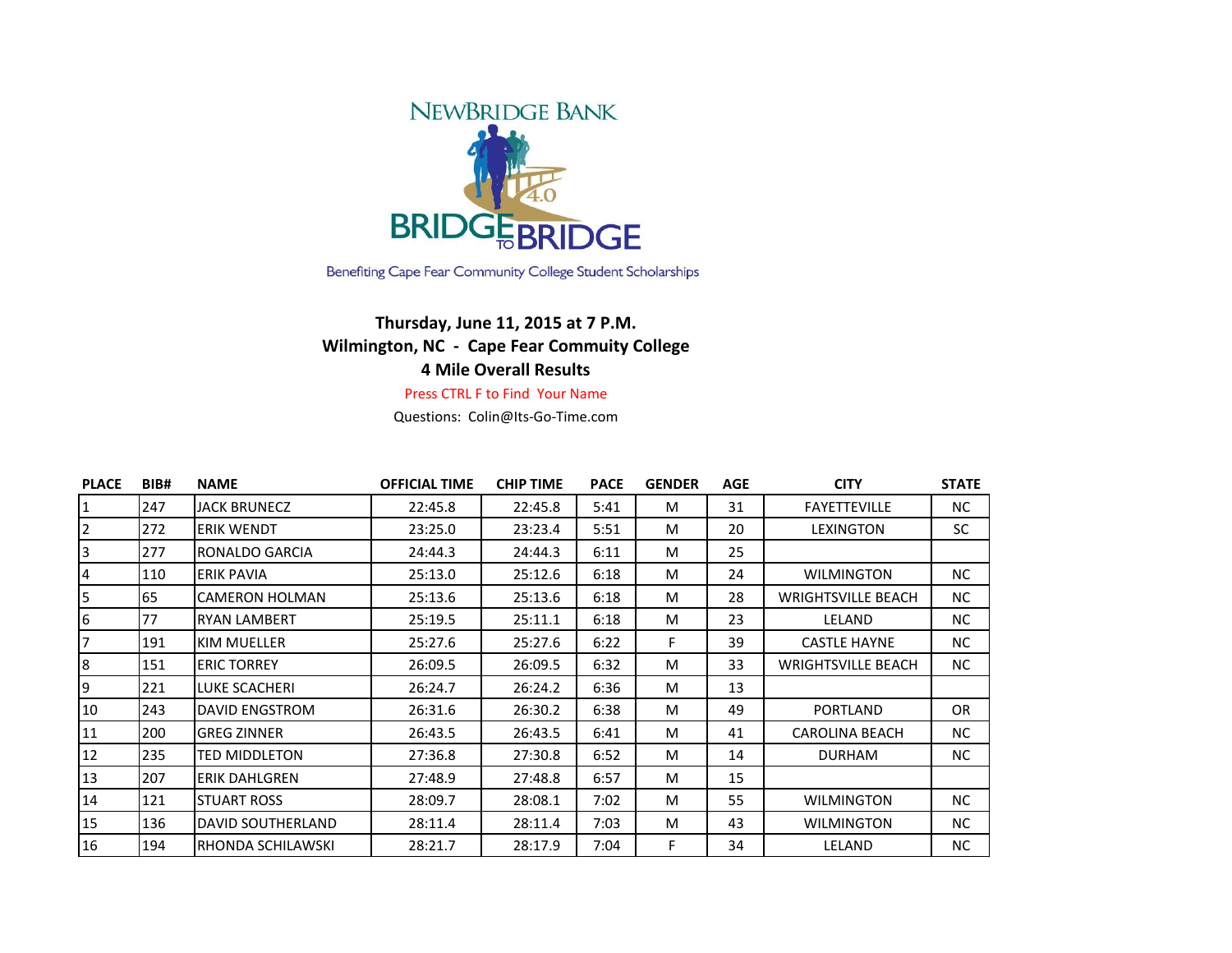| 17 | 125 | <b>MASON SCHETTIG</b>     | 28:35.9 | 28:34.6 | 7:08 | M           | 26 | <b>WILMINGTON</b>         | <b>NC</b> |
|----|-----|---------------------------|---------|---------|------|-------------|----|---------------------------|-----------|
| 18 | 21  | <b>KENNON BRIGGS</b>      | 28:40.2 | 28:40.2 | 7:10 | M           | 59 | RALEIGH                   | <b>NC</b> |
| 19 | 177 | <b>BRENDA ESTLACK</b>     | 28:47.7 | 28:44.9 | 7:11 | F           | 55 | WILMINGTON                | NC.       |
| 20 | 265 | SARAH HALLENBECK          | 28:57.7 | 28:52.9 | 7:13 | F           | 39 | WILMINGTON                | <b>NC</b> |
| 21 | 218 | MACKAYLA OBREMSKI         | 29:08.8 | 29:08.8 | 7:17 | $\mathsf F$ | 11 |                           |           |
| 22 | 264 | <b>STEVE STEIN</b>        | 29:09.5 | 29:07.0 | 7:17 | м           | 33 | WILMINGTON                | NC.       |
| 23 | 252 | <b>TANNER KONRADY</b>     | 29:19.7 | 29:16.8 | 7:19 | M           | 26 | <b>WILMINGTON</b>         | <b>NC</b> |
| 24 | 55  | <b>IAN FLANNERY</b>       | 29:22.2 | 29:22.2 | 7:21 | M           | 28 | WILMINGTON                | <b>NC</b> |
| 25 | 255 | <b>IAN SMUTHER</b>        | 29:36.2 | 29:36.2 | 7:24 | M           | 34 | <b>WILMINGTON</b>         | <b>NC</b> |
| 26 | 268 | <b>CHRISTOPHER MARTIN</b> | 29:40.3 | 29:36.9 | 7:24 | M           | 37 | <b>WILMINGTON</b>         | <b>NC</b> |
| 27 | 187 | JON KAPELL                | 29:48.0 | 29:43.2 | 7:26 | M           | 42 | WILMINGTON                | <b>NC</b> |
| 28 | 42  | RICHARD DUVALL            | 29:49.4 | 29:49.4 | 7:27 | M           | 34 | WILMINGTON                | NC.       |
| 29 | 61  | <b>SHAUN HILL</b>         | 29:52.6 | 29:49.4 | 7:27 | M           | 35 | <b>WILMINGTON</b>         | NC        |
| 30 | 156 | JAMIE WANNER              | 29:56.2 | 29:56.2 | 7:29 | M           | 38 | WILMINGTON                | <b>NC</b> |
| 31 | 44  | <b>LEE EASTMON</b>        | 29:57.2 | 29:57.2 | 7:29 | M           | 38 | <b>WRIGHTSVILLE BEACH</b> | NC.       |
| 32 | 37  | <b>DREW DICKERSON</b>     | 30:00.3 | 30:00.3 | 7:30 | M           | 22 | <b>NEW PALESTINE</b>      | IN        |
| 33 | 168 | JESSI ZALESKI             | 30:01.0 | 30:01.0 | 7:30 | F           | 23 | CAMBRIDGE                 | OН        |
| 34 | 89  | <b>BRETT MCGINLEY</b>     | 30:04.5 | 29:45.6 | 7:26 | M           | 39 | <b>SURF CITY</b>          | <b>NC</b> |
| 35 | 167 | <b>GEORGE ZAFIRIS</b>     | 30:12.4 | 30:06.6 | 7:32 | M           | 34 | <b>WILMINGTON</b>         | <b>NC</b> |
| 36 | 62  | CODY HOFFMAN              | 30:31.2 | 30:31.2 | 7:38 | F           | 39 | WILMINGTON                | <b>NC</b> |
| 37 | 140 | DAMIR STANISIC            | 30:42.2 | 30:42.2 | 7:40 | M           | 23 | WILMINGTON                | <b>NC</b> |
| 38 | 162 | RACHEL WILLIAMS           | 30:48.0 | 30:37.9 | 7:39 | F           | 31 | <b>WILMINGTON</b>         | NC        |
| 39 | 195 | <b>SUTTON SCHILAWSKI</b>  | 30:59.5 | 30:59.5 | 7:45 | M           | 33 | LELAND                    | <b>NC</b> |
| 40 | 129 | <b>ALLISON SHOFE</b>      | 31:03.8 | 31:03.3 | 7:46 | F           | 35 | <b>WILMINGTON</b>         | NC.       |
| 41 | 119 | <b>RANDY RICHARDSON</b>   | 31:04.5 | 31:02.0 | 7:46 | M           | 63 | <b>WILMINGTON</b>         | <b>NC</b> |
| 42 | 180 | JAKE HORTON               | 31:08.3 | 31:03.2 | 7:46 | M           | 50 | <b>WILMINGTON</b>         | <b>NC</b> |
| 43 | 176 | CHRISTINA DEMERS          | 31:20.3 | 31:20.3 | 7:50 | F           | 28 | WILMINGTON                | <b>NC</b> |
| 44 | 19  | <b>STACY BOUCHER</b>      | 31:33.5 | 31:33.5 | 7:53 | F           | 42 | SWANSBORO                 | NC.       |
| 45 | 116 | <b>CORRIN PUCKHABER</b>   | 31:44.5 | 31:42.2 | 7:55 | F.          | 29 | WILMINGTON                | <b>NC</b> |
| 46 | 120 | <b>JACOB ROSE</b>         | 31:51.3 | 31:41.9 | 7:55 | M           | 20 | <b>STALLINGS</b>          | NC.       |
| 47 | 9   | STEFAN ARMSTRONG          | 31:51.4 | 31:50.0 | 7:57 | M           | 25 | WILMINGTON                | <b>NC</b> |
| 48 | 23  | <b>SPENCE BROADHURST</b>  | 31:56.9 | 31:53.6 | 7:58 | M           | 55 | <b>GREENSBORO</b>         | <b>NC</b> |
| 49 | 234 | JOHN MIDDLETON            | 32:02.2 | 31:53.4 | 7:58 | M           | 57 | <b>DURHAM</b>             | <b>NC</b> |
| 50 | 179 | <b>NATASHA PFEIFER</b>    | 32:08.3 | 32:03.7 | 8:01 | F           | 27 | LELAND                    | NC        |
|    |     |                           |         |         |      |             |    |                           |           |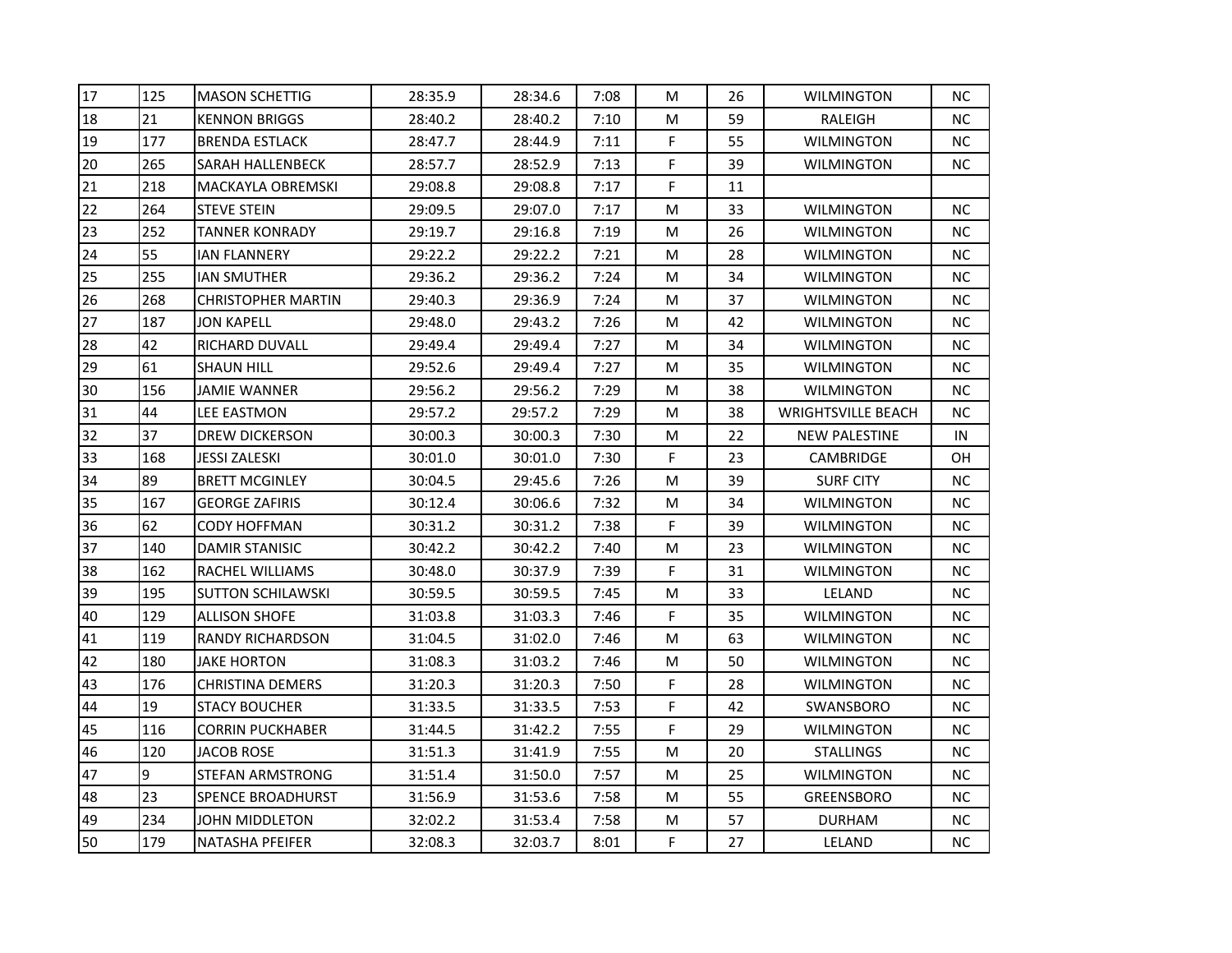| 51 | 153 | <b>MATTHEW TYSON</b>       | 32:14.7 | 32:07.7 | 8:02 | М           | 34 | <b>JACKSONVILLE</b>       | <b>NC</b> |
|----|-----|----------------------------|---------|---------|------|-------------|----|---------------------------|-----------|
| 52 | 270 | <b>MONTAE WILLIS</b>       | 32:44.5 | 32:44.5 | 8:11 | М           | 27 | <b>WILMINGTON</b>         | NC.       |
| 53 | 249 | <b>SETH ROBBINS</b>        | 32:48.6 | 32:39.1 | 8:10 | М           | 48 | SOUTHPORT                 | ΝC        |
| 54 | 24  | <b>BRUCE BULLARD</b>       | 32:52.6 | 32:52.6 | 8:13 | M           | 58 | <b>ROCKY POINT</b>        | NC.       |
| 55 | 273 | <b>MARIS TOPPIN</b>        | 33:10.3 | 33:03.7 | 8:16 | F.          | 9  | <b>CAROLINA BEACH</b>     | NC.       |
| 56 | 99  | <b>AMIE MURPHY</b>         | 33:13.7 | 32:54.2 | 8:13 | F           | 40 | LOUDONVILLE               | OН        |
| 57 | 81  | <b>MARK LONG</b>           | 33:14.6 | 32:54.9 | 8:13 | М           | 56 | HAMLET                    | NC.       |
| 58 | 50  | JAKE EUBANK                | 33:16.4 | 32:54.2 | 8:13 | M           | 33 | WILMINGTON                | NC.       |
| 59 | 38  | DAVID DONAHUE              | 33:18.8 | 33:18.8 | 8:19 | М           | 62 | <b>CONNEAUT LAKE</b>      | PA        |
| 60 | 242 | AMY ENGSTROM               | 33:20.0 | 33:16.7 | 8:19 | F.          | 46 | PORTLAND                  | <b>OR</b> |
| 61 | 158 | <b>CHRISTOPHER WELLMAN</b> | 33:21.3 | 33:20.0 | 8:20 | М           | 39 | LELAND                    | NC.       |
| 62 | 217 | <b>KAITLYN OBREMSKI</b>    | 33:22.2 | 33:09.5 | 8:17 | F           | 9  |                           |           |
| 63 | 163 | SARAH WINTER               | 33:28.2 | 33:24.7 | 8:21 | F.          | 37 | <b>WILMINGTON</b>         | <b>NC</b> |
| 64 | 173 | <b>TRACY CHRISTIAN</b>     | 33:31.9 | 33:27.3 | 8:22 | F           | 51 | <b>WILMINGTON</b>         | NC        |
| 65 | 233 | <b>DAVID FLORY</b>         | 33:34.4 | 33:34.4 | 8:24 | М           | 56 | WILMINGTON                | NC.       |
| 66 | 262 | JOHN TUMAN                 | 33:37.9 | 33:30.1 | 8:22 | м           | 50 | WILMINGTON                | NC.       |
| 67 | 72  | <b>FRANKLIN JONES</b>      | 33:43.1 | 33:43.1 | 8:26 | М           | 25 | WILMINGTON                | ΝC        |
| 68 | 201 | RON WORMOOD                | 33:46.5 | 33:37.4 | 8:24 | М           | 58 | <b>WILMINGTON</b>         | NC        |
| 69 | 170 | <b>PAM ALLEN</b>           | 34:02.5 | 33:47.4 | 8:27 | F           | 59 | WILMINGTON                | NC.       |
| 70 | 189 | CAREY LEACH                | 34:04.8 | 33:51.0 | 8:28 | F           | 43 | <b>WRIGHTSVILLE BEACH</b> | NC.       |
| 71 | 213 | SKYLAR LIBRETTO            | 34:20.0 | 34:19.4 | 8:35 | F           | 11 |                           |           |
| 72 | 14  | MICHAEL BECK               | 34:24.0 | 34:24.0 | 8:36 | М           | 60 | <b>WILMINGTON</b>         | NC.       |
| 73 | 250 | <b>RONNEY BRRADSHAW</b>    | 34:26.8 | 34:26.8 | 8:36 | М           | 51 | <b>WILMINGTON</b>         | NC.       |
| 74 | 88  | PAUL MCCOMBIE              | 34:29.8 | 34:29.8 | 8:37 | M           | 50 | WILMINGTON                | NC.       |
| 75 | 143 | <b>BEN SUGGS</b>           | 34:30.8 | 34:23.9 | 8:36 | М           | 34 | <b>HOLLY RIDGE</b>        | <b>NC</b> |
| 76 | 263 | <b>GREGORY TUMAN</b>       | 34:40.3 | 34:32.1 | 8:38 | М           | 19 | WILMINGTON                | NC.       |
| 77 | 236 | <b>CHRISTOPHER DIEHL</b>   | 34:45.8 | 34:40.6 | 8:40 | М           | 53 | WILMINGTON                | NC.       |
| 78 | 188 | LORRAINE KERR              | 34:47.5 | 34:47.5 | 8:42 | F           | 37 | <b>WILMINGTON</b>         | <b>NC</b> |
| 79 | 278 | STEPHEN CHIAVETTA          | 34:48.0 | 34:19.9 | 8:35 | М           | 43 | WILMINGTON                | NC.       |
| 80 | 185 | PATRICIA JONES             | 34:51.1 | 34:44.8 | 8:41 | F.          | 51 | WILMINGTON                | <b>NC</b> |
| 81 | 212 | <b>MANLY LEONARD</b>       | 34:52.4 | 34:47.8 | 8:42 | М           | 15 |                           |           |
| 82 | 69  | JAY HOPPER                 | 35:17.9 | 35:00.7 | 8:45 | М           | 53 | WILMINGTON                | NC.       |
| 83 | 227 | <b>STAN SHERMAN</b>        | 35:27.2 | 34:57.2 | 8:44 | М           | 56 |                           |           |
| 84 | 137 | <b>WENDY SOUTHERLAND</b>   | 35:43.8 | 35:34.4 | 8:54 | $\mathsf F$ | 39 | WILMINGTON                | <b>NC</b> |
|    |     |                            |         |         |      |             |    |                           |           |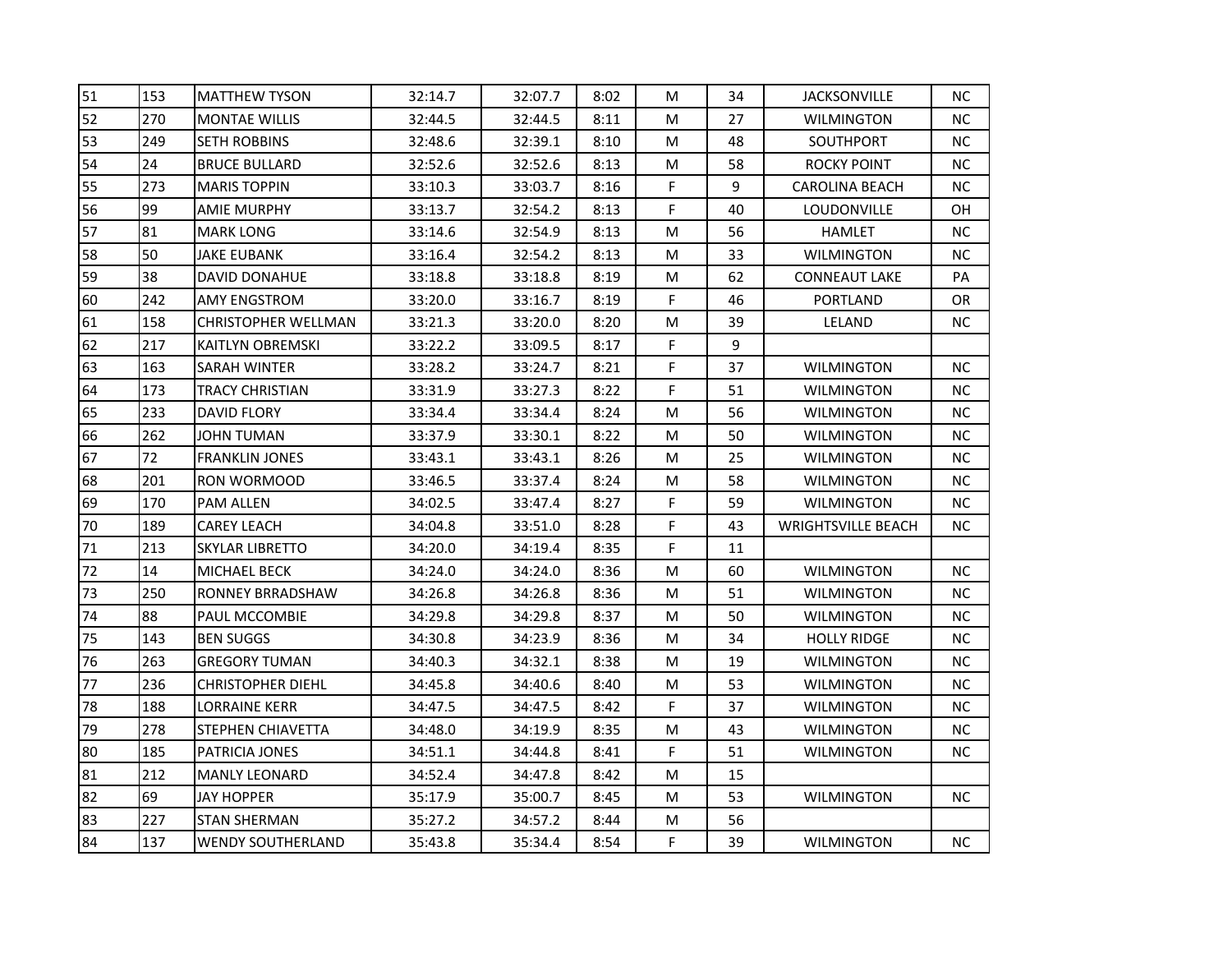| 85  | 27  | <b>JUSTIN COLLETT</b>     | 35:44.7 | 35:21.0 | 8:50 | M           | 28 | <b>WILMINGTON</b>         | <b>NC</b> |
|-----|-----|---------------------------|---------|---------|------|-------------|----|---------------------------|-----------|
| 86  | 70  | ANGI ISRAEL               | 36:01.0 | 35:45.5 | 8:56 | F           | 40 | <b>WILMINGTON</b>         | NC        |
| 87  | 230 | SARAH STARLING            | 36:01.3 | 35:45.7 | 8:56 | F           | 32 | <b>WILMINGTON</b>         | <b>NC</b> |
| 88  | 144 | JASON SWAIN               | 36:04.3 | 35:59.1 | 8:59 | M           | 35 | <b>WILMINGTON</b>         | <b>NC</b> |
| 89  | 79  | <b>CARROLL LIPSCOMBE</b>  | 36:05.3 | 35:45.8 | 8:56 | M           | 55 | <b>WRIGHTSVILLE BEACH</b> | <b>NC</b> |
| 90  | 63  | CRAIG HOFFMAN             | 36:12.4 | 36:12.4 | 9:03 | M           | 37 | WILMINGTON                | <b>NC</b> |
| 91  | 198 | <b>CHRISTINE TANHUECO</b> | 36:20.7 | 36:20.7 | 9:05 | $\mathsf F$ | 43 | <b>WILMINGTON</b>         | <b>NC</b> |
| 92  | 219 | <b>MARK PATZ</b>          | 36:21.0 | 36:09.7 | 9:02 | M           | 13 |                           |           |
| 93  | 171 | <b>LISA BROSIER</b>       | 36:21.1 | 36:06.6 | 9:02 | F           | 51 | LELAND                    | <b>NC</b> |
| 94  | 134 | ROBERT SMITH              | 36:28.4 | 36:28.4 | 9:07 | M           | 45 | WILMINGTON                | <b>NC</b> |
| 95  | 73  | ADAM KING                 | 36:56.7 | 36:56.7 | 9:14 | M           | 30 | LELAND                    | <b>NC</b> |
| 96  | 133 | <b>KRISTINE SMITH</b>     | 36:58.3 | 36:39.9 | 9:10 | F           | 43 | <b>WILMINGTON</b>         | <b>NC</b> |
| 97  | 196 | JENNIFER SEBRANEK         | 37:15.1 | 37:15.1 | 9:19 | F.          | 34 | <b>CINCINNATI</b>         | <b>OH</b> |
| 98  | 239 | <b>LIZIE CAPPS</b>        | 37:17.5 | 36:58.3 | 9:15 | F           | 30 | <b>WILMINGTON</b>         | <b>NC</b> |
| 99  | 253 | RALPH KONRAPY             | 37:20.9 | 37:11.2 | 9:18 | M           | 61 | <b>WRIGHTSVILLE BEACH</b> | <b>NC</b> |
| 100 | 56  | LOUIS GALLI               | 37:28.7 | 37:24.8 | 9:21 | M           | 68 | WILMINGTON                | NC.       |
| 101 | 8   | KATHRYN ARMSTRONG         | 37:29.8 | 37:12.2 | 9:18 | F           | 24 | WILMINGTON                | NC.       |
| 102 | 172 | <b>BART CANNY</b>         | 37:39.7 | 37:39.7 | 9:25 | M           | 52 | <b>WILMINGTON</b>         | NC        |
| 103 | 186 | SHERYL JONES              | 37:41.5 | 37:24.6 | 9:21 | F           | 50 | WILMINGTON                | <b>NC</b> |
| 104 | 58  | <b>GERALD HARRELL</b>     | 37:47.3 | 37:41.3 | 9:25 | M           | 66 | <b>WILMINGTON</b>         | <b>NC</b> |
| 105 | 33  | PATRICK CREAN             | 37:54.3 | 37:26.8 | 9:21 | M           | 52 | <b>NORTH MYRTLE BEACH</b> | SC        |
| 106 | 40  | <b>KEVIN DUNN</b>         | 37:54.4 | 37:54.4 | 9:28 | M           | 34 | <b>WILMINGTON</b>         | <b>NC</b> |
| 107 | 152 | <b>CHARLOTTE TOWNES</b>   | 38:11.9 | 38:11.9 | 9:33 | F           | 28 | WILMINGTON                | <b>NC</b> |
| 108 | 203 | <b>GRACE ANDERSON</b>     | 38:17.0 | 38:17.0 | 9:34 | F           | 13 |                           |           |
| 109 | 104 | <b>GARRICK NEWSOME</b>    | 38:25.6 | 38:01.2 | 9:30 | M           | 47 | <b>WILMINGTON</b>         | <b>NC</b> |
| 110 | 245 | <b>RUSTY PRATER</b>       | 38:30.1 | 38:09.5 | 9:32 | M           | 31 | <b>WILMINGTON</b>         | <b>NC</b> |
| 111 | 105 | <b>MARY BETH PADGETT</b>  | 38:47.0 | 38:26.5 | 9:36 | F           | 33 | <b>WRIGHTSVILLE BEACH</b> | NC.       |
| 112 | 123 | RICHARD RUNSKI            | 38:48.5 | 38:35.7 | 9:39 | M           | 27 | <b>WILMINGTON</b>         | <b>NC</b> |
| 113 | 75  | JESSICA KIRST             | 38:53.9 | 38:53.9 | 9:43 | F           | 36 | <b>CAROLINA SHORES</b>    | <b>NC</b> |
| 114 | 155 | STEPHANIE WALTERS         | 39:02.1 | 38:32.3 | 9:38 | F           | 37 | WILMINGTON                | NC.       |
| 115 | 184 | KIMBERLY JESSUP           | 39:05.9 | 39:05.9 | 9:46 | F           | 42 | <b>WILMINGTON</b>         | <b>NC</b> |
| 116 | 108 | MICHAEL PARISH            | 39:12.6 | 39:02.6 | 9:45 | M           | 56 | WILMINGTON                | <b>NC</b> |
| 117 | 226 | JOHN PALIOTTI             | 39:16.4 | 39:16.4 | 9:49 | M           | 12 |                           |           |
| 118 | 169 | <b>FRANK ZUMBRO</b>       | 39:16.9 | 38:50.2 | 9:43 | M           | 44 | WILMINGTON                | <b>NC</b> |
|     |     |                           |         |         |      |             |    |                           |           |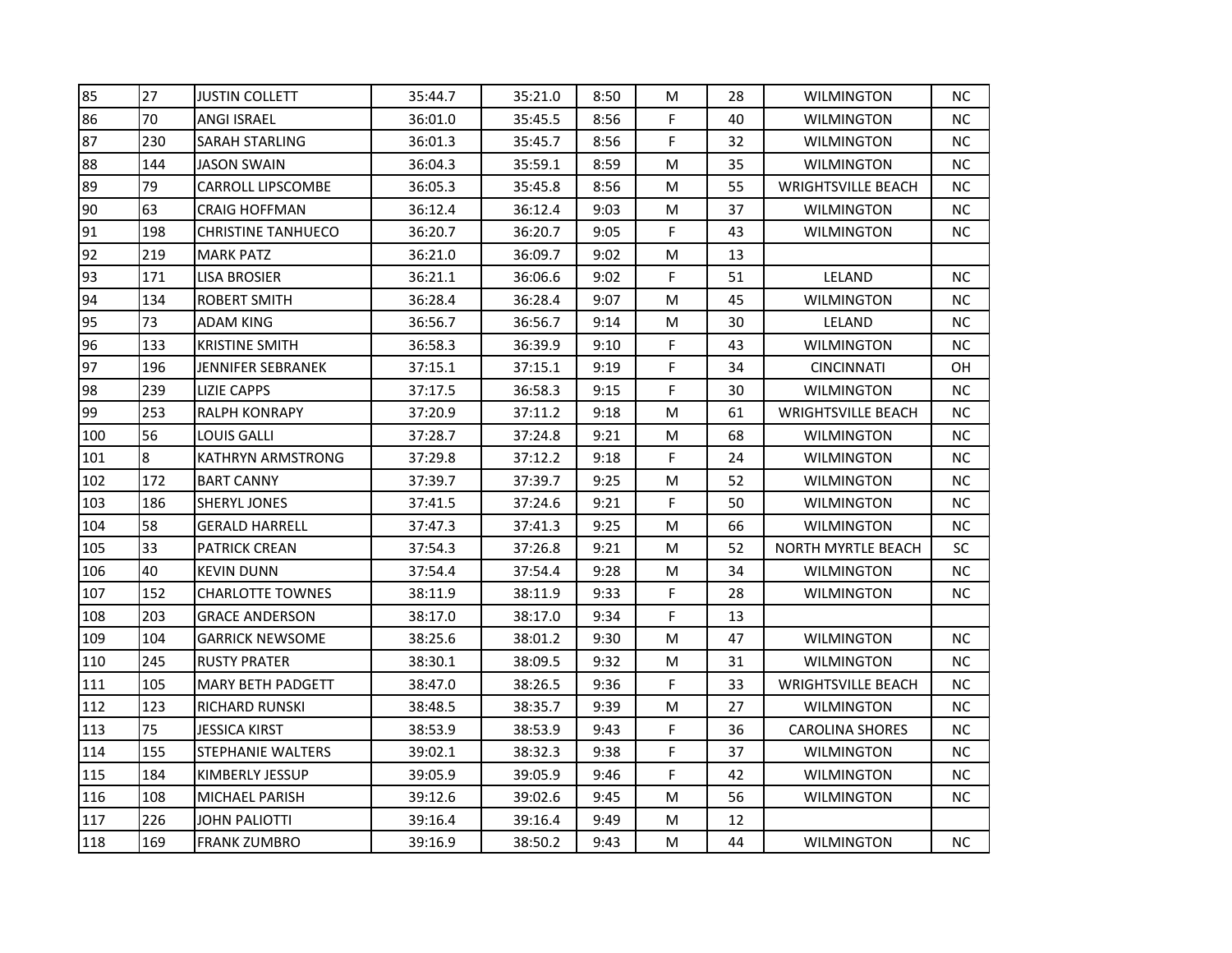| 119<br>174<br><b>DENISE COVIL</b><br>120<br>266<br><b>SCOTT PLATT</b><br>121<br>13<br><b>CHRISTIE BEAULIEU</b><br>122<br>190<br><b>CECELIA MARRESE</b><br>123<br>210<br><b>COLE GEORGE</b><br>124<br>141<br><b>GABRIELLE STEELE</b><br>125<br>92<br><b>SKYLER MERRILL</b><br>126<br>220<br>ASHLEY PUNZALAN<br>127<br>91<br><b>MEREDITH MERRILL</b><br>22<br>128<br>KIMBERLY BRIGGS<br>129<br>57<br>TYSON HAMMER<br>130<br>178<br><b>SUNNY FITZGERALD</b><br>131<br>206<br>ZOE BOS<br>132<br>90<br><b>BRUCE MCKINNEY</b><br>11<br>133<br><b>NATALYN BACHEK</b> | 39:18.4<br>39:22.4<br>39:33.9<br>39:40.4<br>39:41.9<br>39:45.2<br>39:46.3<br>39:54.8<br>39:59.8<br>39:59.8 | 39:18.4<br>39:04.7<br>39:20.7<br>39:11.7<br>39:33.2<br>39:16.2<br>39:36.9<br>39:43.1<br>39:50.5 | 9:49<br>9:46<br>9:50<br>9:48<br>9:53<br>9:49<br>9:54<br>9:56 | F<br>M<br>F<br>F<br>M<br>F<br>M | 53<br>47<br>30<br>52<br>10<br>42<br>9 | <b>WILMINGTON</b><br><b>CHARLOTTE</b><br>WILMINGTON<br>WILMINGTON<br><b>WILMINGTON</b><br><b>WILMINGTON</b> | <b>NC</b><br><b>NC</b><br>NC.<br><b>NC</b><br>NC. |
|---------------------------------------------------------------------------------------------------------------------------------------------------------------------------------------------------------------------------------------------------------------------------------------------------------------------------------------------------------------------------------------------------------------------------------------------------------------------------------------------------------------------------------------------------------------|------------------------------------------------------------------------------------------------------------|-------------------------------------------------------------------------------------------------|--------------------------------------------------------------|---------------------------------|---------------------------------------|-------------------------------------------------------------------------------------------------------------|---------------------------------------------------|
|                                                                                                                                                                                                                                                                                                                                                                                                                                                                                                                                                               |                                                                                                            |                                                                                                 |                                                              |                                 |                                       |                                                                                                             |                                                   |
|                                                                                                                                                                                                                                                                                                                                                                                                                                                                                                                                                               |                                                                                                            |                                                                                                 |                                                              |                                 |                                       |                                                                                                             |                                                   |
|                                                                                                                                                                                                                                                                                                                                                                                                                                                                                                                                                               |                                                                                                            |                                                                                                 |                                                              |                                 |                                       |                                                                                                             |                                                   |
|                                                                                                                                                                                                                                                                                                                                                                                                                                                                                                                                                               |                                                                                                            |                                                                                                 |                                                              |                                 |                                       |                                                                                                             |                                                   |
|                                                                                                                                                                                                                                                                                                                                                                                                                                                                                                                                                               |                                                                                                            |                                                                                                 |                                                              |                                 |                                       |                                                                                                             |                                                   |
|                                                                                                                                                                                                                                                                                                                                                                                                                                                                                                                                                               |                                                                                                            |                                                                                                 |                                                              |                                 |                                       |                                                                                                             |                                                   |
|                                                                                                                                                                                                                                                                                                                                                                                                                                                                                                                                                               |                                                                                                            |                                                                                                 |                                                              |                                 |                                       |                                                                                                             | <b>NC</b>                                         |
|                                                                                                                                                                                                                                                                                                                                                                                                                                                                                                                                                               |                                                                                                            |                                                                                                 |                                                              | F                               | 13                                    |                                                                                                             |                                                   |
|                                                                                                                                                                                                                                                                                                                                                                                                                                                                                                                                                               |                                                                                                            |                                                                                                 | 9:58                                                         | F.                              | 45                                    | WILMINGTON                                                                                                  | <b>NC</b>                                         |
|                                                                                                                                                                                                                                                                                                                                                                                                                                                                                                                                                               |                                                                                                            | 39:35.5                                                                                         | 9:54                                                         | F                               | 56                                    | RALEIGH                                                                                                     | <b>NC</b>                                         |
|                                                                                                                                                                                                                                                                                                                                                                                                                                                                                                                                                               | 40:01.3                                                                                                    | 39:39.7                                                                                         | 9:55                                                         | F                               | 27                                    | <b>GREENSBORO</b>                                                                                           | <b>NC</b>                                         |
|                                                                                                                                                                                                                                                                                                                                                                                                                                                                                                                                                               | 40:04.3                                                                                                    | 40:04.3                                                                                         | 10:01                                                        | F                               | 59                                    | LELAND                                                                                                      | NC                                                |
|                                                                                                                                                                                                                                                                                                                                                                                                                                                                                                                                                               | 40:05.3                                                                                                    | 39:53.1                                                                                         | 9:58                                                         | F                               | 10                                    |                                                                                                             |                                                   |
|                                                                                                                                                                                                                                                                                                                                                                                                                                                                                                                                                               | 40:18.6                                                                                                    | 39:57.3                                                                                         | 9:59                                                         | M                               | 60                                    | <b>WINNABOW</b>                                                                                             | <b>NC</b>                                         |
|                                                                                                                                                                                                                                                                                                                                                                                                                                                                                                                                                               | 40:26.6                                                                                                    | 40:10.6                                                                                         | 10:02                                                        | F                               | 28                                    | <b>WILMINGTON</b>                                                                                           | <b>NC</b>                                         |
| 134<br>114<br>LEON PRUZAN                                                                                                                                                                                                                                                                                                                                                                                                                                                                                                                                     | 40:41.3                                                                                                    | 40:16.6                                                                                         | 10:04                                                        | M                               | 44                                    | WILMINGTON                                                                                                  | <b>NC</b>                                         |
| 135<br>175<br>POLLY DECKER                                                                                                                                                                                                                                                                                                                                                                                                                                                                                                                                    | 40:49.7                                                                                                    | 40:29.8                                                                                         | 10:07                                                        | F                               | 51                                    | WILMINGTON                                                                                                  | <b>NC</b>                                         |
| 136<br>160<br><b>MICHAEL WILDER</b>                                                                                                                                                                                                                                                                                                                                                                                                                                                                                                                           | 40:58.0                                                                                                    | 40:25.0                                                                                         | 10:06                                                        | M                               | 33                                    | <b>WILMINGTON</b>                                                                                           | <b>NC</b>                                         |
| 137<br>131<br>PHILIP SINGLETON                                                                                                                                                                                                                                                                                                                                                                                                                                                                                                                                | 41:00.8                                                                                                    | 40:41.1                                                                                         | 10:10                                                        | M                               | 54                                    | WILMINGTON                                                                                                  | <b>NC</b>                                         |
| 80<br>138<br>DAVID LONG                                                                                                                                                                                                                                                                                                                                                                                                                                                                                                                                       | 41:04.0                                                                                                    | 41:04.0                                                                                         | 10:16                                                        | M                               | 43                                    | <b>BELVILLE</b>                                                                                             | <b>NC</b>                                         |
| 139<br>157<br>PATTIE WATKINS                                                                                                                                                                                                                                                                                                                                                                                                                                                                                                                                  | 41:07.1                                                                                                    | 40:52.6                                                                                         | 10:13                                                        | F                               | 38                                    | LELAND                                                                                                      | NC.                                               |
| 84<br>140<br><b>MELISSA MANDELL</b>                                                                                                                                                                                                                                                                                                                                                                                                                                                                                                                           | 41:16.5                                                                                                    | 41:16.5                                                                                         | 10:19                                                        | F                               | 43                                    | <b>WILMINGTON</b>                                                                                           | NC                                                |
| 141<br>248<br><b>SANDY MITOFSKY</b>                                                                                                                                                                                                                                                                                                                                                                                                                                                                                                                           | 41:21.0                                                                                                    | 41:01.2                                                                                         | 10:15                                                        | F                               | 42                                    | <b>CAROLINA BEACH</b>                                                                                       | <b>NC</b>                                         |
| 142<br>124<br><b>KENNETH SCHETTIG</b>                                                                                                                                                                                                                                                                                                                                                                                                                                                                                                                         | 41:22.1                                                                                                    | 41:22.1                                                                                         | 10:21                                                        | M                               | 62                                    | WILMINGTON                                                                                                  | <b>NC</b>                                         |
| 143<br>276<br><b>CHRISTOPHER COYNE</b>                                                                                                                                                                                                                                                                                                                                                                                                                                                                                                                        | 41:23.9                                                                                                    | 41:23.9                                                                                         | 10:21                                                        | M                               | 43                                    | YOUNGSVILLE                                                                                                 |                                                   |
| 144<br>240<br>TOM MOFFIT                                                                                                                                                                                                                                                                                                                                                                                                                                                                                                                                      | 41:38.7                                                                                                    | 41:38.7                                                                                         | 10:24                                                        | M                               | 67                                    | <b>KURE BEACH</b>                                                                                           | <b>NC</b>                                         |
| 145<br>204<br>JOSETTE BEHM                                                                                                                                                                                                                                                                                                                                                                                                                                                                                                                                    | 41:55.2                                                                                                    | 41:42.7                                                                                         | 10:26                                                        | F                               | 8                                     |                                                                                                             |                                                   |
| 146<br>128<br><b>CHRISTOPHER BEHM</b>                                                                                                                                                                                                                                                                                                                                                                                                                                                                                                                         | 41:59.4                                                                                                    | 41:48.1                                                                                         | 10:27                                                        | M                               | 42                                    | WILMINGTON                                                                                                  | NC.                                               |
| 147<br>106<br>TURCHESE PANTANI                                                                                                                                                                                                                                                                                                                                                                                                                                                                                                                                | 42:07.1                                                                                                    | 41:35.6                                                                                         | 10:24                                                        | F.                              | 21                                    | <b>CHARLOTTE</b>                                                                                            | <b>NC</b>                                         |
| 148<br>205<br>MAX BOS                                                                                                                                                                                                                                                                                                                                                                                                                                                                                                                                         | 42:09.9                                                                                                    | 41:57.4                                                                                         | 10:29                                                        | M                               | 12                                    |                                                                                                             |                                                   |
| 149<br>267<br>KIM WINSTEAD                                                                                                                                                                                                                                                                                                                                                                                                                                                                                                                                    | 42:11.5                                                                                                    | 41:48.5                                                                                         | 10:27                                                        | $\mathsf F$                     | 29                                    | <b>WILMINGTON</b>                                                                                           | <b>NC</b>                                         |
| 232<br>150<br>JOHN STARLING                                                                                                                                                                                                                                                                                                                                                                                                                                                                                                                                   | 42:15.3                                                                                                    | 42:00.9                                                                                         | 10:30                                                        | M                               | 62                                    | <b>WILMINGTON</b>                                                                                           | <b>NC</b>                                         |
| 3<br>151<br><b>RYAN ALBERT</b>                                                                                                                                                                                                                                                                                                                                                                                                                                                                                                                                | 42:19.2                                                                                                    | 42:00.4                                                                                         | 10:30                                                        | M                               | 27                                    | LELAND                                                                                                      | <b>NC</b>                                         |
| 52<br>152<br><b>REBECCA EVERETT</b>                                                                                                                                                                                                                                                                                                                                                                                                                                                                                                                           | 42:22.9                                                                                                    | 42:16.3                                                                                         | 10:34                                                        | $\mathsf F$                     | 35                                    | <b>WILMINGTON</b>                                                                                           | NC                                                |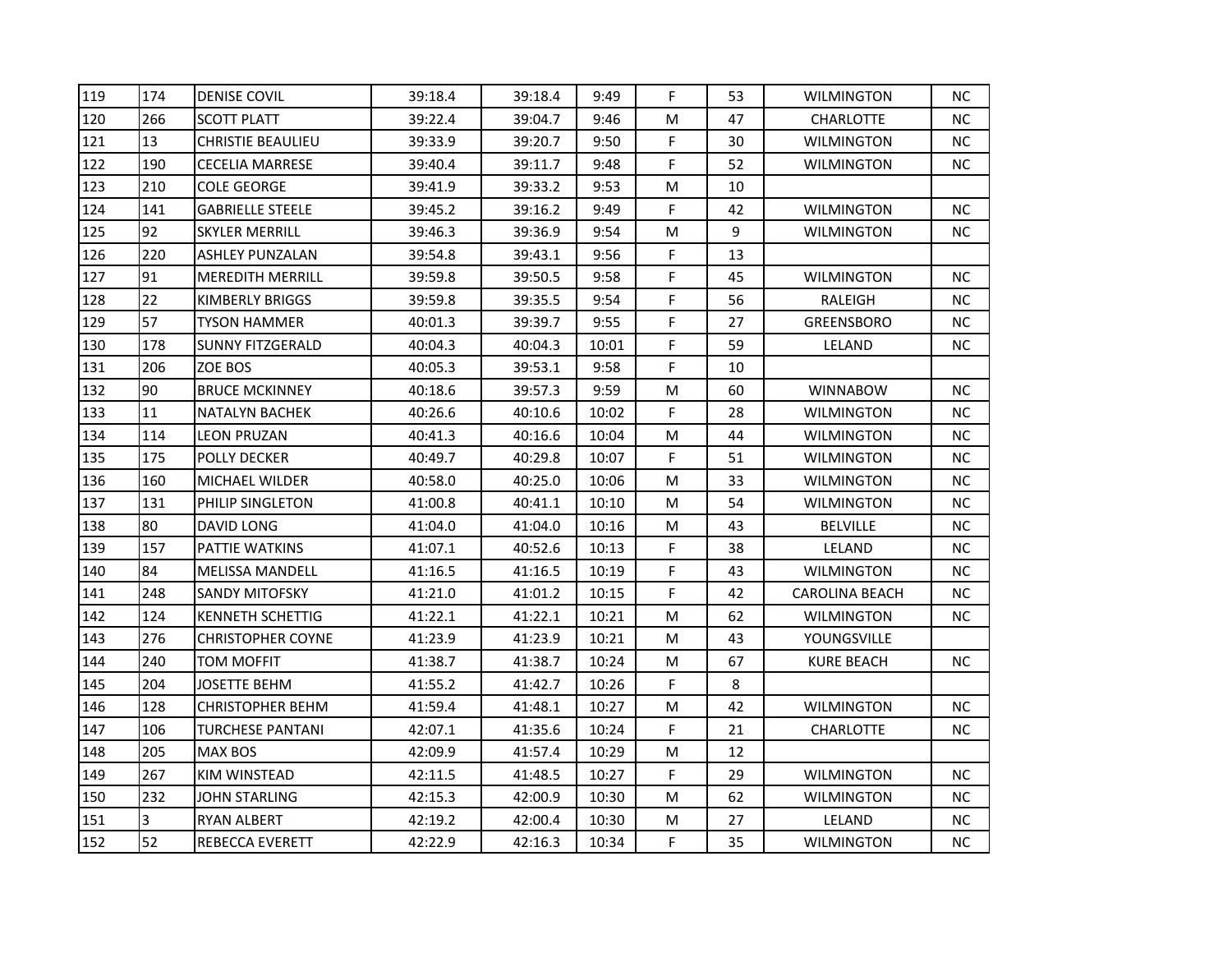| 153 | 18             | JON BOS                  | 42:31.3 | 42:18.0 | 10:34 | м  | 53             | <b>WILMINGTON</b>       | NC.       |
|-----|----------------|--------------------------|---------|---------|-------|----|----------------|-------------------------|-----------|
| 154 | 251            | <b>MARK MUNROE</b>       | 42:53.0 | 42:48.9 | 10:42 | М  | 50             | <b>WILMINGTON</b>       | NC.       |
| 155 | 215            | NICOLAS MESSINA          | 42:54.8 | 42:42.9 | 10:41 | М  | 12             |                         |           |
| 156 | 214            | <b>GRACE MALLOY</b>      | 42:54.8 | 42:43.1 | 10:41 | F. | 12             |                         |           |
| 157 | 183            | LISA JAMES               | 42:56.3 | 42:56.3 | 10:44 | F  | 56             | LELAND                  | NC.       |
| 158 | 103            | <b>BRITTANY NELSON</b>   | 42:59.4 | 42:59.4 | 10:45 | F. | 25             | <b>SURF CITY</b>        | NC.       |
| 159 | 238            | <b>NATHAN WINCHESTER</b> | 43:01.4 | 43:01.4 | 10:45 | М  | 8              | <b>WINNABOW</b>         | NC.       |
| 160 | 237            | <b>JEFF WINCHESTER</b>   | 43:03.4 | 42:58.1 | 10:45 | М  | 42             | WINNABOW                | NC.       |
| 161 | 102            | PAUL NAUMUK              | 43:11.9 | 42:44.2 | 10:41 | M  | 39             | <b>ATKINSON</b>         | NC.       |
| 162 | 111            | <b>ROBIN PETERS</b>      | 43:20.4 | 43:20.4 | 10:50 | F  | 44             | WILMINGTON              | NC.       |
| 163 | 135            | DOUG SOCIE               | 43:27.6 | 43:27.6 | 10:52 | M  | 26             | <b>WILMINGTON</b>       | NC.       |
| 164 | 113            | <b>CHRISTA PRESCOTT</b>  | 43:27.6 | 43:27.6 | 10:52 | F. | 25             | <b>WILMINGTON</b>       | NC.       |
| 165 | 126            | <b>CHRISTIE SCOTT</b>    | 43:29.4 | 43:08.2 | 10:47 | F  | 43             | <b>CAROLINA BEACH</b>   | NC.       |
| 166 | 256            | STELLA THIGPEN           | 43:38.4 | 43:36.6 | 10:54 | F. | 11             | HAMPSTEAD               | NC.       |
| 167 | 257            | <b>ERIC THIGPEN</b>      | 43:40.3 | 43:38.5 | 10:54 | M  | 47             | HAMPSTEAD               | NC.       |
| 168 | 271            | JACKIE GURLEY            | 43:41.1 | 43:41.1 | 10:55 | F  | 26             | <b>WILMINGTON</b>       | NC.       |
| 169 | 211            | <b>SOHPIE KNOWLES</b>    | 43:46.9 | 43:11.7 | 10:48 | F. | 9              |                         |           |
| 170 | 149            | <b>KRIS TODD</b>         | 44:07.3 | 43:38.3 | 10:54 | F  | 44             | <b>WILMINGTON</b>       | NC.       |
| 171 | 4              | <b>CLAY ALFORD</b>       | 44:10.1 | 43:54.9 | 10:58 | М  | 39             | <b>WILMINGTON</b>       | NC.       |
| 172 | 202            | <b>OWEN ALFORD</b>       | 44:11.3 | 43:55.9 | 10:59 | M  | $\overline{7}$ |                         |           |
| 173 | 60             | LORI HASKINS             | 44:12.7 | 43:42.2 | 10:56 | F  | 51             | <b>WILMINGTON</b>       | <b>NC</b> |
| 174 | 36             | <b>JACQUI DEGAN</b>      | 44:13.1 | 43:46.9 | 10:56 | F  | 37             | SWANSBORO               | NC.       |
| 175 | 49             | <b>LYNN ENZOR</b>        | 44:13.6 | 43:52.3 | 10:58 | F  | 58             | <b>OCEAN ISLE BEACH</b> | <b>NC</b> |
| 176 | 274            | <b>GARY TOPPIN</b>       | 44:13.9 | 44:13.9 | 11:03 | М  | 43             | CAROLINA BEACH          | NC.       |
| 177 | 32             | WENDY COTTEN             | 44:28.9 | 44:28.9 | 11:07 | F. | 49             | SANFORD                 | NC.       |
| 178 | 138            | RHIANNON STALLINGS       | 44:36.4 | 44:08.0 | 11:02 | F  | 26             | <b>STANTONSBURG</b>     | NC.       |
| 179 | 16             | <b>CHARLES BONEY</b>     | 44:45.2 | 44:13.1 | 11:03 | M  | 59             | <b>WILMINGTON</b>       | NC.       |
| 180 | 275            | LESLIE HOLLAND           | 44:47.5 | 44:25.6 | 11:06 | F. | 54             | <b>GREENSBORO</b>       | NC.       |
| 181 | 115            | <b>MELISSA PRUZAN</b>    | 44:54.9 | 44:29.4 | 11:07 | F. | 44             | <b>WILMINGTON</b>       | NC        |
| 182 | 100            | <b>DENNIS MURPHY</b>     | 44:55.7 | 44:24.9 | 11:06 | M  | 55             | <b>WILMINGTON</b>       | NC.       |
| 183 | 20             | MEGAN BOWMAN             | 45:08.0 | 45:08.0 | 11:17 | F. | 23             | <b>WILMINGTON</b>       | NC.       |
| 184 | 130            | KIM SHOLAR               | 45:11.8 | 45:11.8 | 11:18 | F  | 53             | <b>WILMINGTON</b>       | NC.       |
| 185 | 254            | <b>GARY DEAN</b>         | 45:16.9 | 44:45.3 | 11:11 | М  | 41             | LELAND                  | NC.       |
| 186 | $\overline{2}$ | <b>RANDY ALBERT</b>      | 45:28.0 | 45:08.9 | 11:17 | M  | 57             | LELAND                  | NC        |
|     |                |                          |         |         |       |    |                |                         |           |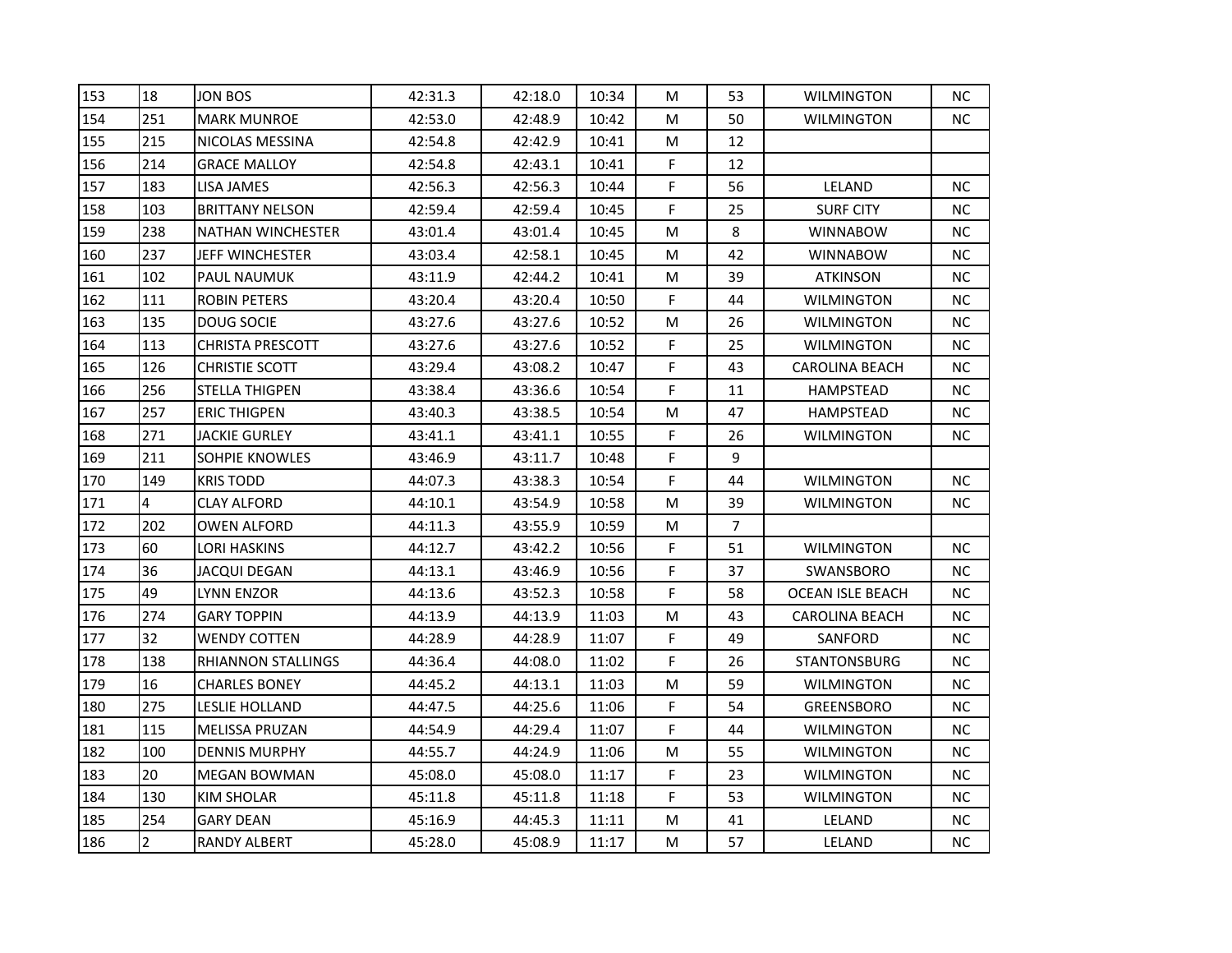| 187 | 260 | <b>TIFFANY BUANICANTI</b> | 45:32.8 | 45:09.5 | 11:17 | F           | 24 | <b>WILMINGTON</b>         | <b>NC</b> |
|-----|-----|---------------------------|---------|---------|-------|-------------|----|---------------------------|-----------|
| 188 | 261 | <b>DEVIN DRIVER</b>       | 45:33.3 | 45:09.6 | 11:17 | F.          | 35 | <b>WILMINGTON</b>         | <b>NC</b> |
| 189 | 82  | AMY LOWRANCE              | 45:43.2 | 45:21.3 | 11:20 | F.          | 42 | <b>SHALLOTTE</b>          | NC.       |
| 190 | 101 | <b>KATE MURPHY</b>        | 45:44.5 | 45:12.9 | 11:18 | F           | 31 | WILMINGTON                | <b>NC</b> |
| 191 | 231 | <b>TRESA STARLING</b>     | 45:59.5 | 45:46.4 | 11:26 | $\mathsf F$ | 59 | WILMINGTON                | <b>NC</b> |
| 192 | 15  | KELLI BEST                | 46:08.0 | 45:45.6 | 11:26 | F           | 50 | WILMINGTON                | NC.       |
| 193 | 223 | <b>ELLA WARREN</b>        | 46:14.9 | 46:07.2 | 11:32 | F           | 9  |                           |           |
| 194 | 12  | <b>NEAL BEARD</b>         | 46:17.5 | 45:51.3 | 11:28 | M           | 43 | <b>WRIGHTSVILLE BEACH</b> | <b>NC</b> |
| 195 | 246 | <b>MARK WARREN</b>        | 46:26.9 | 46:19.2 | 11:35 | M           | 45 | WILMINGTON                | <b>NC</b> |
| 196 | 74  | <b>NICOLE KING</b>        | 46:33.2 | 45:58.0 | 11:30 | F           | 34 | <b>OMRO</b>               | WI        |
| 197 | 66  | <b>HAVEN HOLSINGER</b>    | 47:00.3 | 47:00.3 | 11:45 | F           | 40 | <b>WILMINGTON</b>         | <b>NC</b> |
| 198 | 132 | <b>BETH SMITH</b>         | 47:20.4 | 47:09.8 | 11:47 | F           | 51 | <b>CASTLE HAYNE</b>       | NC.       |
| 199 | 224 | RUDOLPH MASNFIELD         | 47:56.1 | 47:34.1 | 11:54 | M           | 75 |                           |           |
| 200 | 150 | TREVOR TODD               | 48:00.9 | 47:26.1 | 11:51 | M           | 22 | <b>WILMINGTON</b>         | <b>NC</b> |
| 201 | 145 | <b>HARRY TAYLOR</b>       | 48:03.7 | 47:33.1 | 11:53 | M           | 70 | <b>WILMINGTON</b>         | <b>NC</b> |
| 202 | 10  | DANIELA AYERS             | 48:10.8 | 48:10.8 | 12:02 | F           | 35 | WILMINGTON                | <b>NC</b> |
| 203 | 51  | <b>JEREMIAH EVERETT</b>   | 48:14.3 | 48:12.3 | 12:03 | M           | 38 | <b>WILMINGTON</b>         | <b>NC</b> |
| 204 | 85  | <b>KATE MANNS</b>         | 48:14.8 | 47:48.1 | 11:57 | F.          | 35 | RALEIGH                   | <b>NC</b> |
| 205 | 29  | SARAH COOPER              | 48:15.0 | 47:49.0 | 11:57 | F.          | 36 | MT. PULASKI               | IL        |
| 206 | 229 | DAVID DELOACH             | 48:19.4 | 47:50.9 | 11:58 | M           | 39 | ELIZABETHTON              | TN        |
| 207 | 142 | LAUREN STEPHENSON         | 48:24.2 | 47:48.2 | 11:57 | F           | 31 | WILMINGTON                | <b>NC</b> |
| 208 | 96  | ASHLEIGH MILLIGAN         | 48:27.4 | 47:56.9 | 11:59 | F           | 36 | <b>SHALLOTTE</b>          | NC        |
| 209 | 26  | <b>BONITA CARR</b>        | 48:33.4 | 48:10.8 | 12:02 | F           | 53 | <b>WILMINGTON</b>         | <b>NC</b> |
| 210 | 161 | <b>MARKEL WILLIAMS</b>    | 48:44.3 | 48:11.1 | 12:03 | M           | 36 | WILMINGTON                | NC.       |
| 211 | 181 | <b>MARY ALICE HUDSON</b>  | 48:48.0 | 48:11.6 | 12:03 | F           | 51 | <b>WILMINGTON</b>         | <b>NC</b> |
| 212 | 1   | <b>INDYA ADDISON</b>      | 49:31.9 | 49:06.6 | 12:17 | F           | 21 | <b>WILMINGTON</b>         | <b>NC</b> |
| 213 | 34  | MELISSA DEAL              | 49:40.9 | 49:40.9 | 12:25 | F           | 29 | WILMINGTON                | <b>NC</b> |
| 214 | 87  | KATIE MATHEWS             | 49:43.3 | 49:43.3 | 12:26 | F           | 39 | WILMINGTON                | NC.       |
| 215 | 117 | JENNIFER PULLUM           | 50:08.6 | 49:43.3 | 12:26 | F.          | 55 | <b>WILMINGTON</b>         | NC        |
| 216 | 228 | <b>CHRISTI DELOACH</b>    | 50:14.5 | 49:47.8 | 12:27 | F.          | 38 | ELIZABETHTON              | TN        |
| 217 | 166 | CRYSTAL YOUNG             | 50:29.6 | 49:54.3 | 12:28 | F           | 31 | <b>WILMINGTON</b>         | <b>NC</b> |
| 218 | 112 | <b>ELIZABETH POPKEY</b>   | 51:02.7 | 51:02.7 | 12:45 | F           | 37 | <b>WILMINGTON</b>         | <b>NC</b> |
| 219 | 83  | <b>LLOYD MACASKILL</b>    | 51:06.3 | 51:06.3 | 12:47 | M           | 71 | LELAND                    | <b>NC</b> |
| 220 | 97  | PAUL MILLIGAN             | 51:54.9 | 51:25.0 | 12:51 | M           | 37 | SHALLOTTE                 | NC        |
|     |     |                           |         |         |       |             |    |                           |           |